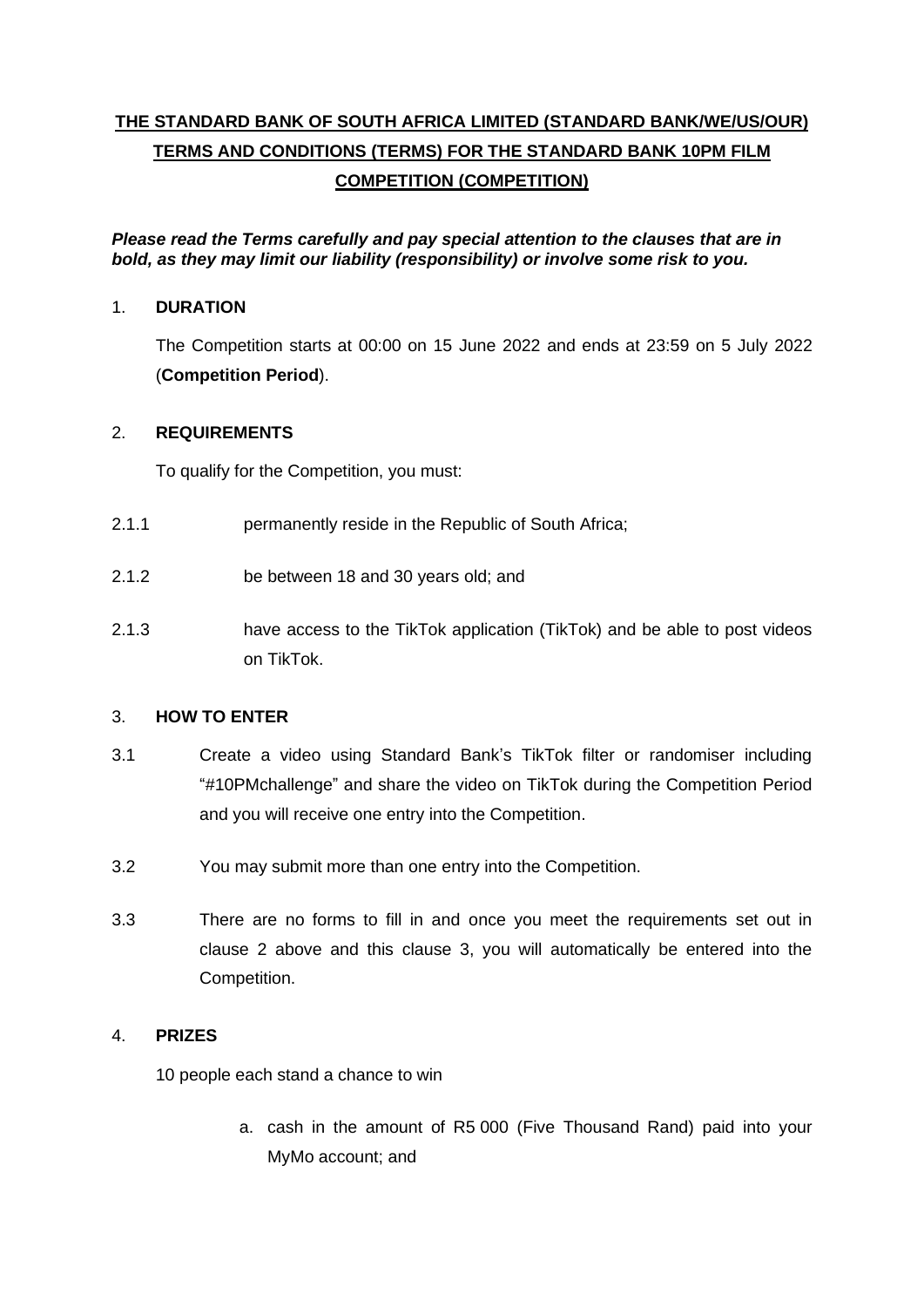b. to have their winning video feature in a film produced by Standard Bank to be featured on TikTok, Facebook, Twitter, Instagram and YouTube platforms (**Prize**).

#### 5. **GENERAL**

- 5.1 We are the promoter of the Competition. Any reference to **we/us/our** includes our directors, sponsors, agents or consultants, where the context allows for it.
- 5.2 You cannot participate in the Competition if:
- <span id="page-1-0"></span>5.2.1 you are a director, employee, agent or consultant of Standard Bank; or
- 5.2.2 you are an immediate family member of any of the persons specified in clause [5.2.1;](#page-1-0) or
- 5.2.3 you are a supplier of any goods or services under the Competition.
- 5.3 These Terms are governed by the Consumer Protection Act 68 of 2008.
- 5.4 These Terms apply to the Competition and all information relating to the Competition (including any promotional or advertising material that is published).
- 5.5 By entering the Competition, you are bound by these Terms.
- 5.6 *We reserve the right to amend these Terms.*
- 5.7 *The Prize consists of the cash prize and the film spot and a Prize winner may not elect just one part of the Prize.*
- 5.8 *We must process your personal information to validate your entry and if you are a Prize winner, to make the Prize available to you. By entering the Competition, you consent to us processing your personal information for this purpose. If you do not consent, please do not enter the Competition.*
- 5.9 We will choose Prize winners through a lucky draw conducted by our risk governance department on 6 July 2022 at 30 Baker Street, Rosebank, 2196. The first 10 valid entries drawn will win Prizes.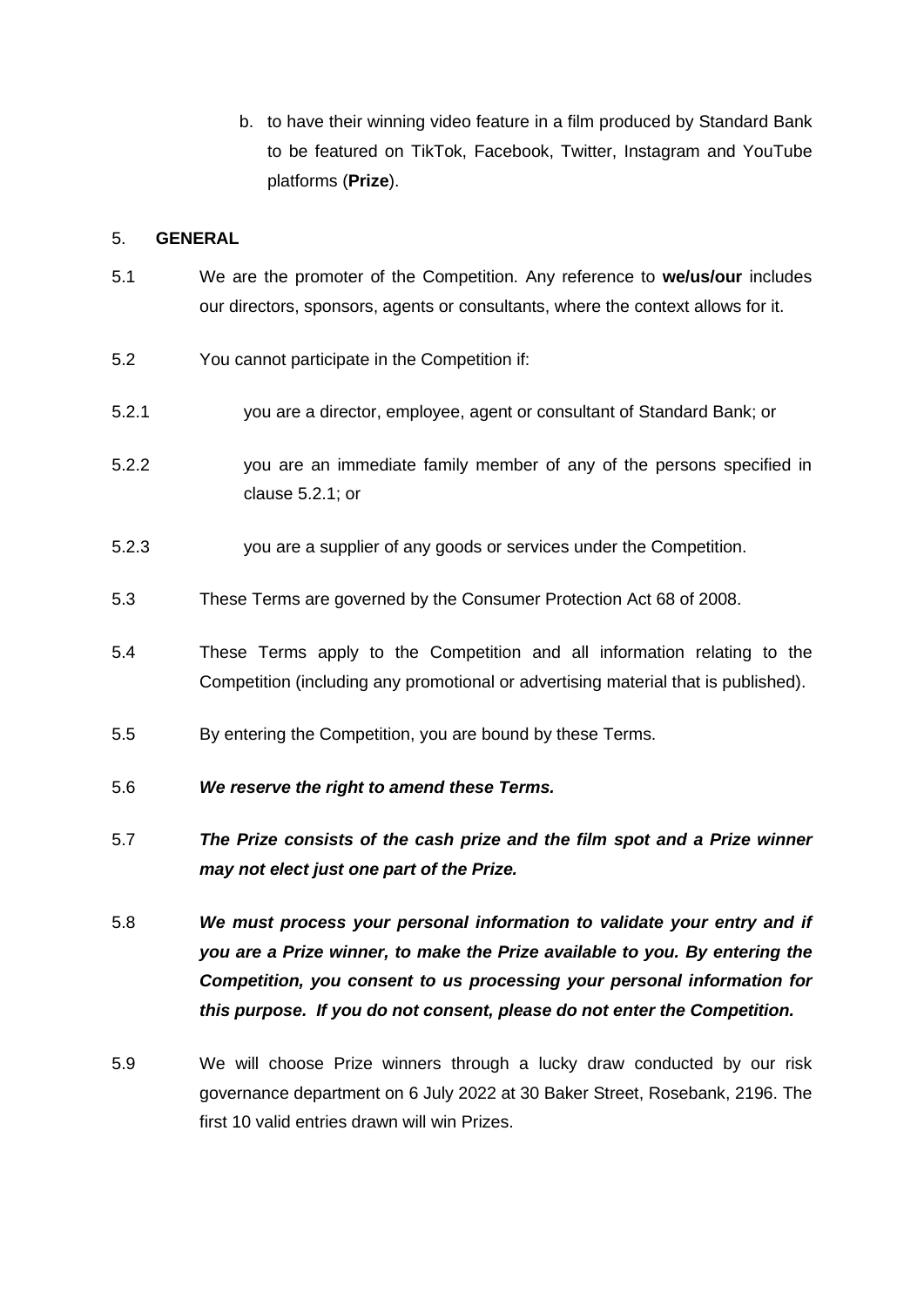- 5.10 We will notify the Prize winners via Direct Message on Twitter, TikTok or Instagram after the draw and the cash Prize will be paid into the Prize winners' Standard Bank MyMo accounts. If a Prize winner does not have a MyMo account, a Standard Bank consultant will assist with opening a MyMo account. The Prize winner is required to meet our account activation requirements to qualify for the cash Prize.
- 5.11 We will contact the Prize winners with arrangements for the film. Separate terms and conditions will be signed for the TikTok film. The film produced by Standard Bank will be a combination of the videos of the Prize Winners and Standard Bank's own production. Standard Bank will own all rights to the compilation film.
- 5.12 *We may declare the Prize forfeited (lost) and we may choose a new Prize winner, if:*
- 5.12.1 *a Prize winner's entry is not valid.*
- 5.12.2 *a Prize winner has breached these Terms.*
- 5.12.3 *a Prize winner cannot be contacted or does not accept the Prize within 3 days from the date that the Prize winner was contacted about the Prize.*
- 5.12.4 *a Prize winner gives up the Prize or we determine that the Prize winner has given up the Prize.*
- 5.13 If there is a dispute in respect of these Terms or the Competition, our decision is final and binding.
- 5.14 If the Prize winner agrees to it, we may publish their name and/or photo in any internal or external advertising or promotional material for 12 months from the date on which the Prize winner accepts the Prize. We will determine the nature and distribution of these materials. If a Prize winner does not consent to the publication of their name and/or photo, the Prize winner will still receive the Prize.
- 5.15 The Prize may not be transferred from you to any other person and may not be exchanged by you for any other item. We do however reserve the right to substitute the Prize with any other prize of a similar commercial value.